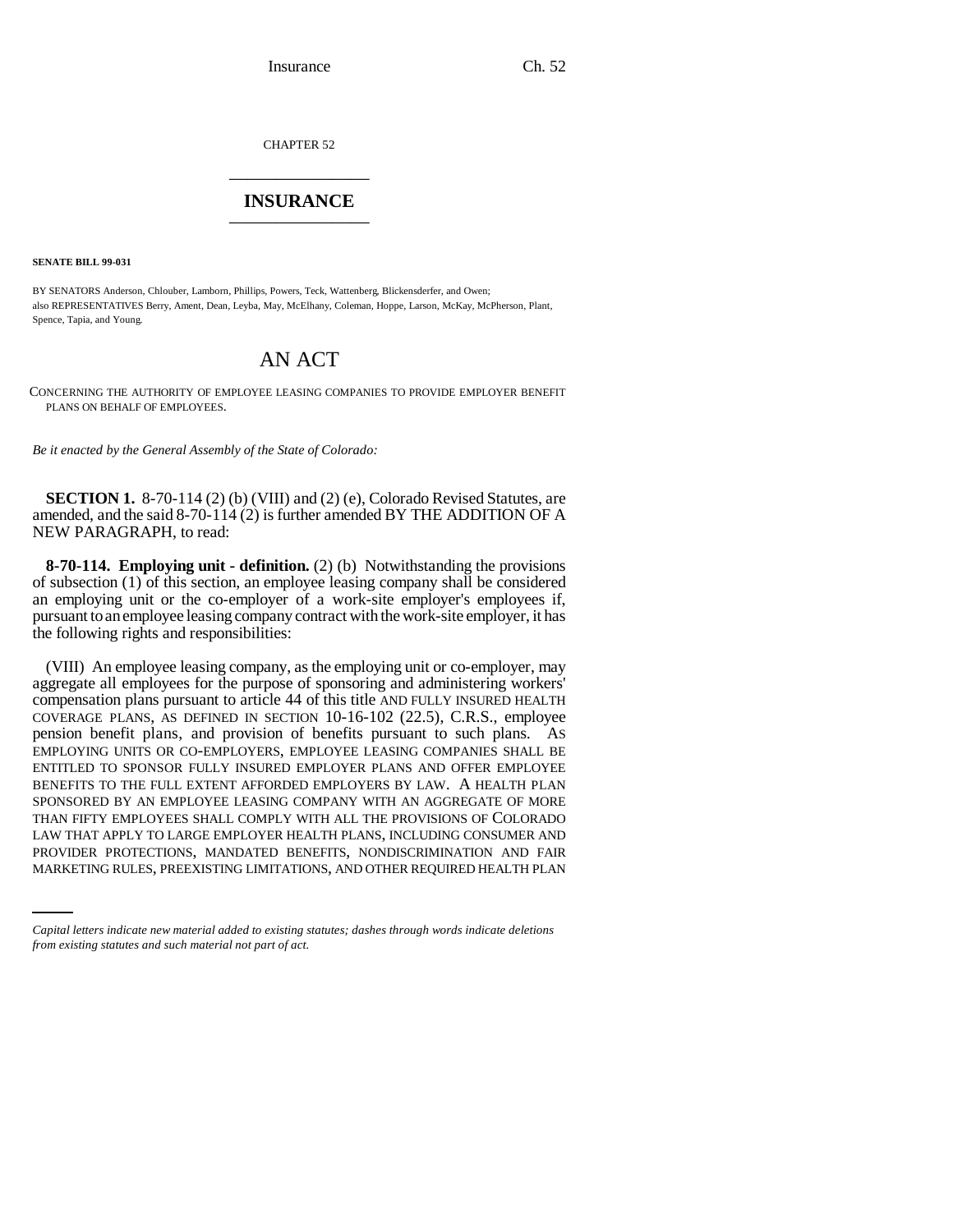## Ch. 52 Insurance

POLICY PROVISIONS, AND THE CARRIER UNDERWRITING THE PLAN SHALL BE RESPONSIBLE FOR ASSURING COMPLIANCE WITH THIS REQUIREMENT PURSUANT TO SECTION 10-16-214 (5), C.R.S. Notwithstanding any provision of this section to the contrary, any workers' compensation insurance carrier may issue an insurance policy that insures either the employee leasing company or the work-site employer as the employer pursuant to the "Workers' Compensation Act of Colorado", articles 40 to 47 of this title. NOTWITHSTANDING ANY PROVISION OF THIS SECTION TO THE CONTRARY, ANY INSURANCE CARRIER MAY ISSUE AN INSURANCE POLICY THAT INSURES THE EMPLOYEE LEASING COMPANY AS THE EMPLOYER PURSUANT TO ARTICLE 16 OF TITLE 10,C.R.S. AN INSURANCE CARRIER THAT ISSUES AN INSURANCE POLICY TO AN EMPLOYEE LEASING COMPANY SHALL BE ENTITLED TO RELY UPON A COPY OF THE CERTIFICATION FILED BY THE EMPLOYEE LEASING COMPANY WITH THE DEPARTMENT OF LABOR AND EMPLOYMENT UNDER PARAGRAPH (e) OF THIS SUBSECTION (2), IF SUCH CERTIFICATION IS CURRENTLY VALID, FOR THE PURPOSE OF DETERMINING WHETHER THE LEASING COMPANY IS AN "EMPLOYER" UNDER COLORADO LAW.

(e) Each employee leasing company shall maintain and have open for inspection by the department of labor and employment a listing of its work-site employers and their collective employees and shall maintain the records and reports as required by the "Colorado Employment Security Act", as described in articles 70 to 82 of this title. EACH EMPLOYEE LEASING COMPANY SHALL ANNUALLY CERTIFY WITH AN INDEPENDENT OPINION OF COUNSEL TO THE DEPARTMENT THAT IT IS IN COMPLIANCE WITH THE RIGHTS AND RESPONSIBILITIES SET FORTH IN PARAGRAPH (b) OF THIS SUBSECTION (2) AND THAT IT IS OFFERING TO ALL CLIENTS IN ITS SERVICE AGREEMENTS THOSE ITEMS REQUIRED IN PARAGRAPH (b) OF THIS SUBSECTION (2). THE DEPARTMENT OF LABOR AND EMPLOYMENT MAY REQUIRE EMPLOYEE LEASING COMPANIES TO SUBMIT DOCUMENTATION TO SHOW COMPLIANCE WITH THE PROVISIONS OF PARAGRAPH (b) OF THIS SUBSECTION (2) AND MAY CONDUCT ANY NECESSARY REVIEW TO VERIFY THAT THE EMPLOYEE LEASING COMPANY IS AN EMPLOYING UNIT OR CO-EMPLOYER UNDER THIS SECTION.

(f) EACH EMPLOYEE LEASING COMPANY SHALL MAINTAIN AND PROVIDE UPON REQUEST TO A CARRIER, AS DEFINED IN SECTION 10-16-102 (8), C.R.S., WITH WHICH THE EMPLOYEE LEASING COMPANY REQUESTS A CONTRACT, THE CERTIFICATION REQUIRED IN PARAGRAPH (e) OF THIS SUBSECTION (2).

**SECTION 2.** 10-16-105 (8) (a) (I), (8) (a) (VII), (8) (a) (X), and (8) (a) (XI), Colorado Revised Statutes, are amended to read:

**10-16-105. Small group sickness and accident insurance - guaranteed issue - mandated provisions for basic and standard health benefit plans.** (8) (a) (I) The premium rate charged during a rating period to small employers shall be based on a single, same index rate, applicable to all small employers, adjusted for case characteristics and coverage; except that the index rate may be multiplied by a rate adjustment factor for each small employer group pursuant to subparagraphs (III) to (VII) of this paragraph (a) to calculate a different premium. The rate adjustment factor shall only be based on actual claims experience on the small employer carrier's plan, industry, and class of business; except that, for health benefit plans issued prior to July 1, 1994, the rate adjustment factor may also be based on duration of coverage since the original issue date and gender mix. For the purposes of this subsection  $(\overline{8})$ , small employer carriers may put all those small employers that have contracts with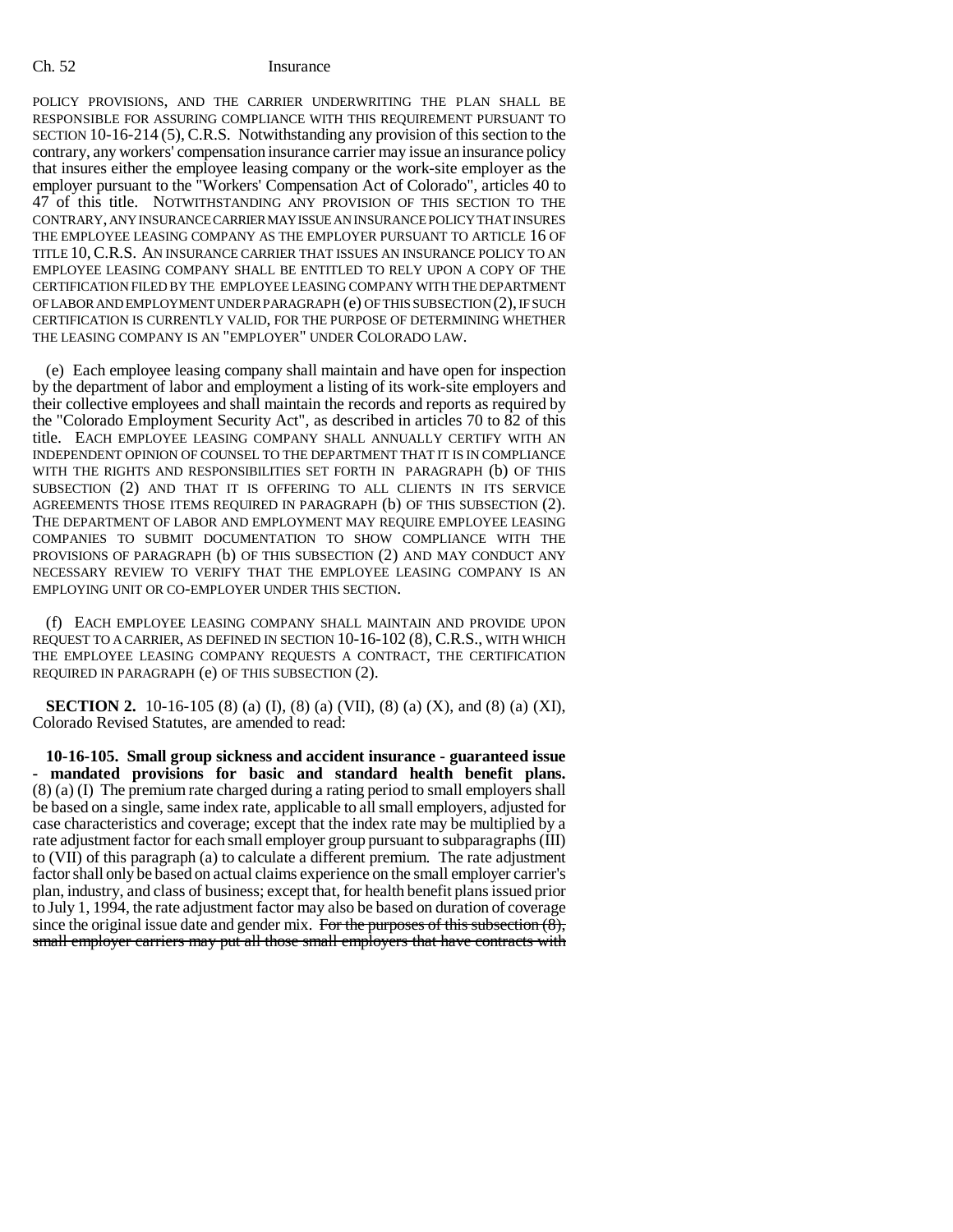Insurance Ch. 52

an employee leasing company, as defined in section 8-70-114  $(2)$  (a)  $(I)$ , C.R.S., into a single industry category called "small employers that have employee leasing company contracts". Small employer carriers shall apply the rate adjustment factors uniformly with respect to all small employers.

(VII) For health benefit plans newly issued and all health benefit plans renewed on and after January 1, 1998, no rate adjustment factor shall be used. except as provided in subparagraph  $(X)$  of this paragraph  $(a)$ .

 $(X)$  On and after January 1, 1998, a small employer carrier may give all those small employers who have contracts with an employee leasing company a class of business discount if:

(A) The employee leasing company is solely responsible for collecting and remitting premiums with respect to the small employers with whom it has employee leasing company contracts and who obtain coverage through the employee leasing company;

(B) The small employer carrier providing coverage through the employee leasing company guarantees the issuance of such coverage to every work-site employer with whom the leasing company has a contract and to their eligible employees. The work-site employer and its eligible employees shall have the right to such coverage within the first sixty days after the effective date of the employee leasing company contract. After the expiration of that sixty-day period, a work-site employer who declines coverage within the first sixty days of the effective date of entering into an employee leasing company contract because such work-site employer has obtained or intends to obtain coverage from another source shall not subsequently be issued coverage through the employee leasing company for a minimum of five years. After the expiration of that sixty-day period a work-site employer who declines coverage within the first sixty days of the effective date of entering into an employee leasing company contract because such work-site employer has not offered and opts to continue not to offer and contribute to coverage for the work-site employer's employees shall subsequently be issued coverage through the employee leasing company only if the work-site employer has not offered coverage to the work-site employer's employees from another source for the lesser of either the last two years or since the inception of the work-site employer's business. A work-site employer who opts for coverage under the plan offered by the employee leasing company and later drops that coverage shall not be issued coverage through the employee leasing company for at least five years.

(C) Both the employee leasing company and the carrier providing a health benefit plan through the employee leasing company maintain a record of the reasons a work-site employer cites for declining coverage at the time of the initial offering of such coverage;

(D) Prior to providing coverage to the small employers who have contracts with an employee leasing company, the employee leasing company submits and annually resubmits to the commissioner for review and approval sufficient documentation to show that the employee leasing company meets the definition of an employee leasing company pursuant to section 8-70-114, C.R.S.; and